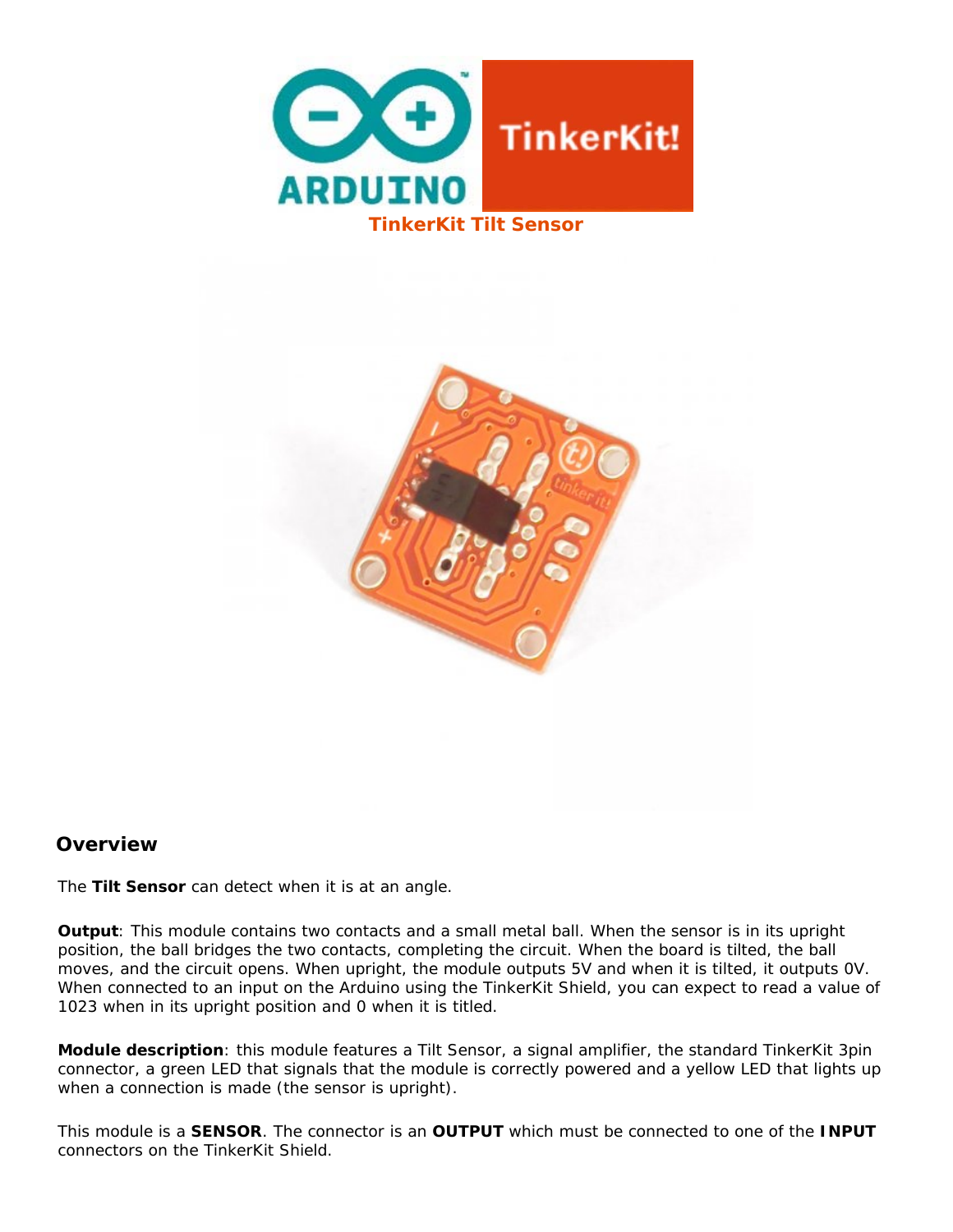## **Code Example**

```
/* 
Tilt 
Turns on and off a T010111 LED Module connected to O0 (digital 
pin 11), triggered by a T000190 Tilt Sensor attached to I0 (analog pin 0). 
created 2005 
by DojoDave <http://www.0j0.org> 
modified 17 Jun 2009 
by Tom Igoe 
modified 7 dec 2010 
by Davide Gomba 
This example code is in the public domain. 
*/
#define O0 11
#define O1 10
#define O2 9
#define O3 6
#define O4 5
#define O5 3
#define I0 A0
#define I1 A1
#define I2 A2
#define I3 A3
#define I4 A4
#define I5 A5
// constants won't change. They're used here to 
// set pin numbers:
const int tiltPin = I0; // the number of the Tilt Sensor pin
const int ledPin = O0; // the number of the LED pin
// variables will change:
int tiltState = 0; // variable for reading the tilt Sensor status
void setup() { 
// initialize the LED pin as an output:
pinMode(ledPin, OUTPUT); 
// initialize the tilt Sensor pin as an input:
pinMode(tiltPin, INPUT); 
} 
void loop(){ 
// read the state of the tilt Sensor value:
tiltState = digitalRead(tiltPin);
```